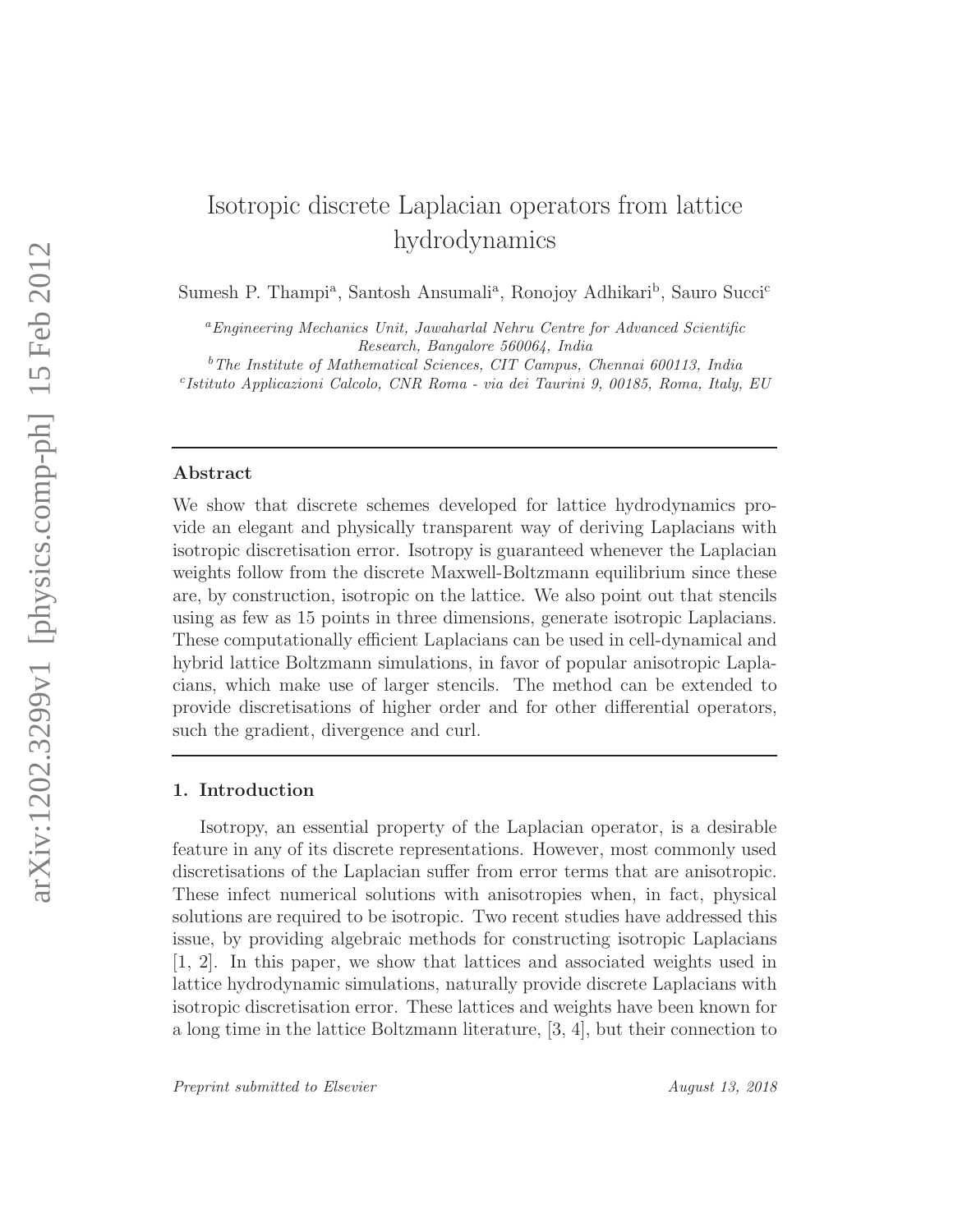

Figure 1: Ordering of points on a cubic unit cell according to "energy shells", as explained in the text. Here  $e_0, e_1, e_2, e_3$  represent the energy shells corresponding to  $e = 0, 1, 2, 3$ , marked by  $\circ, \bullet, \times$  and nespectively. For clarity, only one pair is highlighted.

isotropic Laplacians has not been recognized. Here, we make this connection explicit and also show how discretisations of other differential operators like the gradient and divergence follow from it.

Below, we first provide our main results for the isotropically discretised Laplacian. We then provide a derivation of our result and make explicit its connection with the discrete Maxwell-Boltzmann equilibrium on the lattice. We conclude with a comparison of the isotropy properties of our Laplacians with those proposed earlier.

Consider the cubic cell in Fig. 1 with center  $e_0$ , the 6 vectors  $\mathbf{c}_i^1$  that point to the face centers  $e_1$ , the 12 vectors  $\mathbf{c}_i^2$  that point to the edge centers  $e_2$  and the 8 vectors  $\mathbf{c}_i^3$  that point to the vertices  $e_3$ . The face center vectors point along the Cartesian axes and so have the form  $(\pm 1, 0, 0)$  with two vanishing Cartesian components, the edge center vectors are confined to the Cartesian planes and so have form  $(\pm 1, \pm 1, 0)$  with one vanishing Cartesian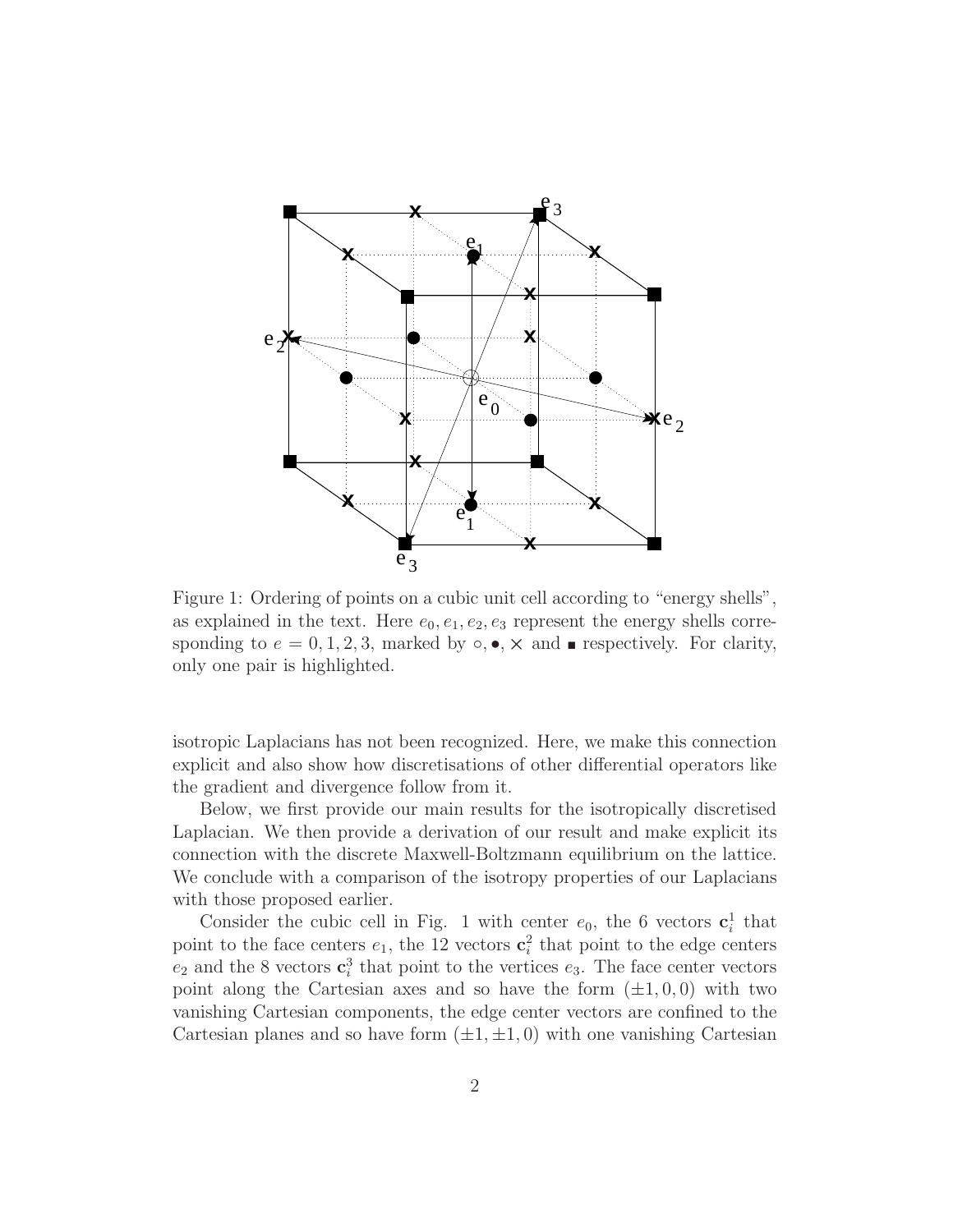component, while the vertex vectors have the form  $(\pm 1, \pm 1, \pm 1)$ . (With this choice, the discretisation step is set to unity.) This suggests an "energy shell" classification, where the energy is identified with the squared modulus of the vector. Then, the 27 points of the cubic cell lie on the "energy shells" with energies  $e_j = 0, 1, 2, 3$ . There is 1 null vector  $\mathbf{c}^0$  on the energy shell  $e = 0, 6$ vectors  $\mathbf{c}_i^1$  on the energy shell  $e = 1, 12$  vectors  $\mathbf{c}_i^2$  on the energy shell  $e = 2$ and 8 vectors  $\mathbf{c}_i^3$  on the energy shell  $e = 3$ . In the cell dynamics literature these are known as the nearest neighbors - NN, next nearest neighbors - NNN, and next next nearest neighbors - NNNN, respectively.

For a function  $\psi(\mathbf{r})$  defined on such a cubic grid, we use the convenient shorthand  $\psi(\mathbf{r}+\mathbf{c}_i^j)$  $\psi_i^{(j)} = \psi_i^{(j)}$  $i^{(j)}$  for its value on the *i*-th point of the *j*-th energy shell. Then, our main results for the isotropic Laplacian  $L(\mathbf{r}) \equiv \nabla^2 \psi(\mathbf{r})$  are

$$
L(\mathbf{r})_{D2Q9} = \frac{1}{6} \left[ 4 \sum_{i=1}^{4} \psi_i^{(1)} + \sum_{i=1}^{4} \psi_i^{(2)} - 20 \psi^{(0)} \right]
$$
 (1)

$$
L(\mathbf{r})_{D3Q19} = \frac{1}{6} \left[ 2 \sum_{i=1}^{6} \psi_i^{(1)} + \sum_{i=1}^{12} \psi_i^{(2)} - 24 \psi^{(0)} \right]
$$
(2)

$$
L(\mathbf{r})_{D3Q15} = \frac{1}{12} \left[ 8 \sum_{i=1}^{6} \psi_i^{(1)} + \sum_{i=1}^{8} \psi_i^{(3)} - 56 \psi^{(0)} \right]
$$
 (3)

$$
L(\mathbf{r})_{D3Q27} = \frac{1}{36} \left[ 16 \sum_{i=1}^{6} \psi_i^{(1)} + 4 \sum_{i=1}^{12} \psi_i^{(2)} + \sum_{i=1}^{8} \psi_i^{(3)} - 152 \psi^{(0)} \right] \tag{4}
$$

The first of these is a two-dimensional Laplacian which uses the 4 face centers and 4 edge centers on a Cartesian plane, while the remaining are all three dimensional Laplacians. The subscript on each of these Laplacians indicates that they derive from a  $DnQm$  lattice hydrodynamic model, as we explain in detail below.

## 2. Laplacians from lattice equilibria

The lattice formulation of kinetic theory provides a computationally efficient algorithm for solving the Navier-Stokes and related equations [4]. A central quantity in lattice kinetic theory is the discrete form of the Maxwell-Boltzmann velocity distribution. There are several routes by which these equilibria can be obtained [5, 6]. Here, we focus on the lattice generalization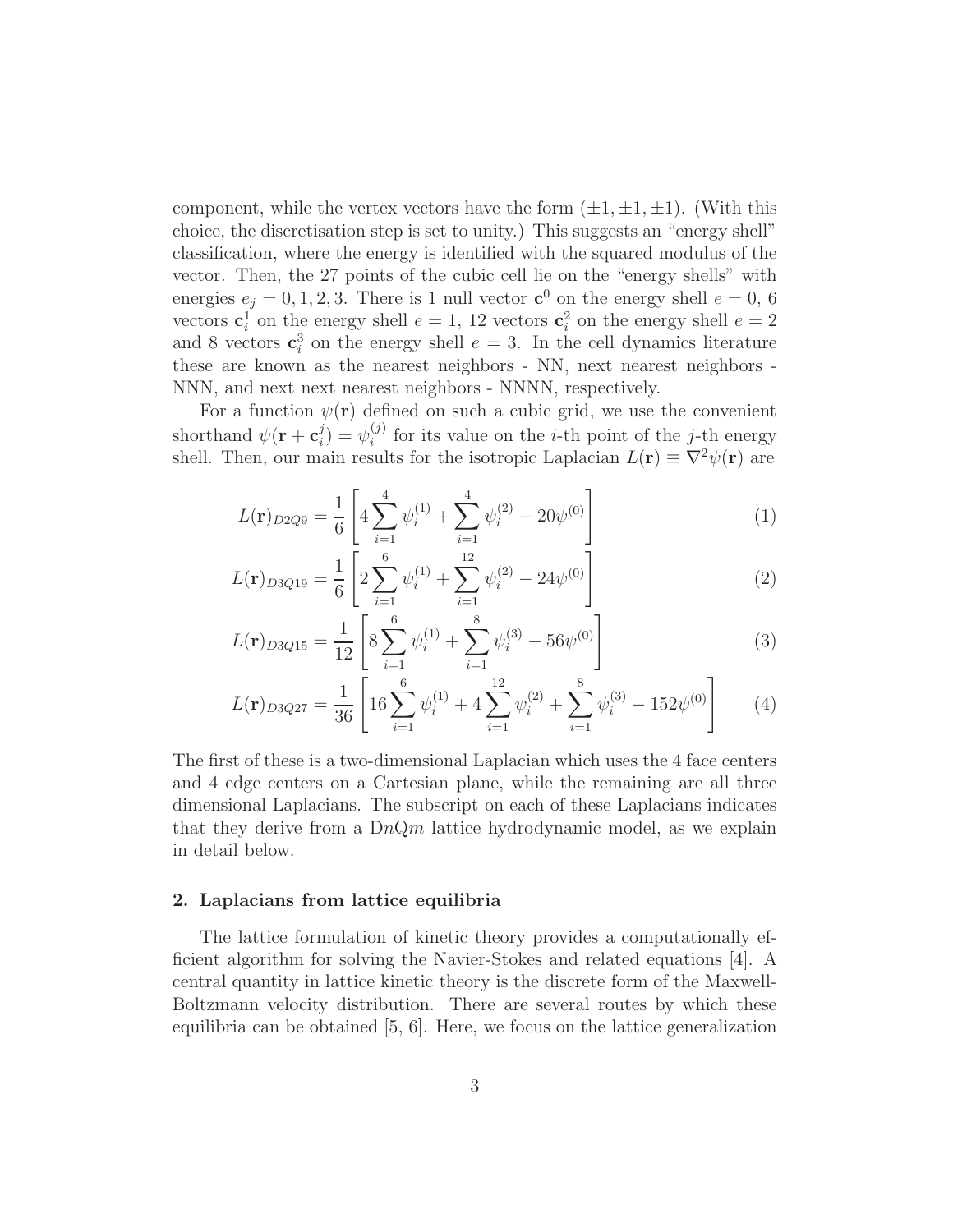of the earliest derivation by Maxwell [5], which appeals only to factorisability and isotropy. Briefly, Maxwell argued that the distribution function  $f(c)$ must be isotropic in velocity space and so must be function of  $c^2 = \mathbf{c} \cdot \mathbf{c}$  and it must be factorisable so that  $f(c) = f(c_x)f(c_y)f(c_z)$ . The only function that satisfies both these requirements is the Gaussian  $f(c) \sim \exp(-c^2/2k_bT)$ , whose variance  $k_BT$  is fixed by requiring consistency with thermodynamics, and whose prefactor is fixed by normalization. In the above, the mass has been set to unity, Recent works [7, 8] show that a cubic lattice containing 27 velocities, made out of the direct product of the velocity set  $\{-1,0,1\}$ , has both the isotropy and factorisability features required by the continuum Maxwellian. This provides a succinct derivation of the lattice Maxwellian. The 27 velocity lattice and the weights so generated are called D3Q27 in the lattice hydrodynamics literature. Projections of this lattice to smaller velocity set are possible. In such projections, factorisability is lost, but isotropy is still maintained. It is well-known that isotropy of the lattice Maxwellians is a necessary condition for Navier-Stokes hydrodynamics on the lattice. It is this feature that we exploit to generate the isotropic Laplacians listed above.

We begin with a  $DnQm$  lattice hydrodynamic model in n dimensions with m velocities. These have discrete weights  $w_i^j$  which correspond to the energy shells  $e_j$ . For a scalar function  $\psi(\mathbf{r})$  defined on such a lattice, consider the transform

$$
\langle \psi(\mathbf{r}) \rangle = \sum_{j=0}^{3} \sum_{i=1}^{N_j} w_i^j \psi(\mathbf{r} + \mathbf{c}_i^j)
$$
 (5)

where i labels the *i*-th discrete velocity in the *j*-th energy shell with  $N_j$ velocities and  $w_i^j$  $i$  is the corresponding weight factor. As is well known, the necessary conditions for obtaining isotropic Navier-Stokes hydrodynamics on the lattice are [9]

$$
\sum_{i,j} w_i^j = 1 \tag{6}
$$

$$
\sum_{i,j} w_i^j c_{i,\alpha}^j c_{i,\beta}^j = T \delta_{\alpha\beta} \tag{7}
$$

$$
\sum_{i,j} w_i^j c_{i,\alpha}^j c_{i,\beta}^j c_{i,\gamma}^j c_{i,\lambda}^j = T^2 \Delta_{\alpha\beta\gamma\lambda}^{(4)}
$$
 (8)

where Greek indices label Cartesian directions and  $\Delta_{\alpha\beta\gamma\lambda}^{(4)} = \delta_{\alpha\beta}\delta_{\gamma\lambda} + \delta_{\alpha\lambda}\delta_{\gamma\beta} +$  $\delta_{\alpha\gamma}\delta_{\beta\lambda}$ . In the above T is a lattice-dependent constant which identifies with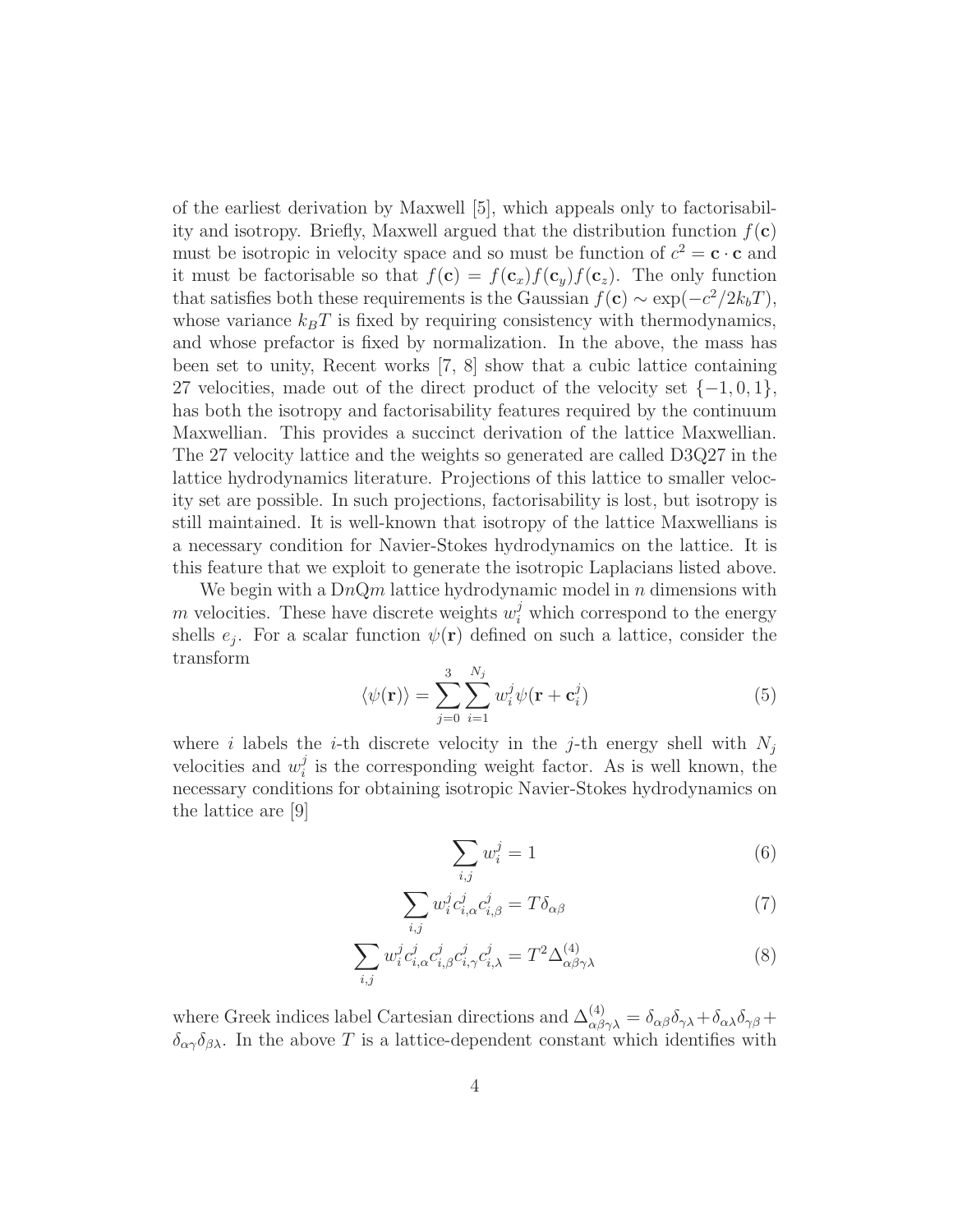the temperature of the moving particles. Using particles in the cubic cell with velocities  $c_{i,\alpha} = \{-1,0,1\}$ , the identity  $c_{i,\alpha}^2 = c_{i,\alpha}^4$  implies  $T = 1/3$  as the only value ensuring isotropy of the lattice hydrodynamics in the cubic cell. All weighted polynomials odd in the velocities vanish identically. In particular, linear, cubic and quintic polynomials are zero. On these lattices, the sextic polynomials are the first non-zero polynomials to break isotropy.

Taylor expanding  $\psi(\mathbf{r}+\mathbf{c}_i^j)$  $\binom{3}{i}$  in Eq. 5 and applying the above symmetries of Eq. 6 - 8, we obtain

$$
\langle \psi(\mathbf{r}) \rangle = \psi(\mathbf{r}) + \frac{T}{2} \nabla^2 \psi(\mathbf{r}) + \frac{T^2}{8} \nabla^4 \psi(\mathbf{r}) + O(\nabla_\alpha^6).
$$
 (9)

This equation can be solved for Laplacian  $L(\mathbf{r}) \equiv \nabla^2 \psi(\mathbf{r})$  to obtain

$$
L(\mathbf{r}) = \frac{2}{T} \left[ \sum_{j=0}^{3} \sum_{i=1}^{N_j} w_i^j \psi(\mathbf{r} + \mathbf{c}_i^j) - \psi(\mathbf{r}) \right] + O(\nabla^4). \tag{10}
$$

This automatically secures isotropy of the Laplacian up to leading order error, with an error coefficient of order  $O(T)$ . This error cannot be made zero with the given cubic stencil. The above expression is remarkable, because any lattice with suitable weights which satisfies the conditions in Eq. 6 - 8 will provide an expression for the discrete Laplacian operator and will ensure isotropy. Writing down the terms of Eq. 10 explicitly, with  $\psi_i^{(j)}$  $i^{(j)}$  for  $\psi(\mathbf{r}+\mathbf{c}_i^j)$  $_{i}^{j}),$ we have

$$
L(\mathbf{r}) = \frac{2}{T} \left[ \sum_{i=1}^{6} w_i^1 \psi^{(1)} + \sum_{i=1}^{12} w_i^2 \psi^{(2)} + \sum_{i=1}^{8} w_i^3 \psi^{(3)} + (w^0 - 1) \psi^{(0)} \right]. \tag{11}
$$

In other words, by redefining  $\hat{w}^0 = w^0 - 1$  and  $\hat{w}^j = w^j$  for  $j = 1, 2, 3$  we have

$$
\sum_{i,j} \hat{w}_i^j = 0 \tag{12}
$$

to replace Eq. 6 which, along with Eq. 7-8, form a set of weights,  $\{\hat{w}\},\$ required to construct isotropic Laplacian operators in discrete space. These weights are lattice analogues of Hermite weights related to the Maxwell-Boltzmann equilibrium. Hence, this method of deriving isotropic Laplacians is an elegant and physically transparent way of calculating the operators compared to the methods present in the literature [1, 2].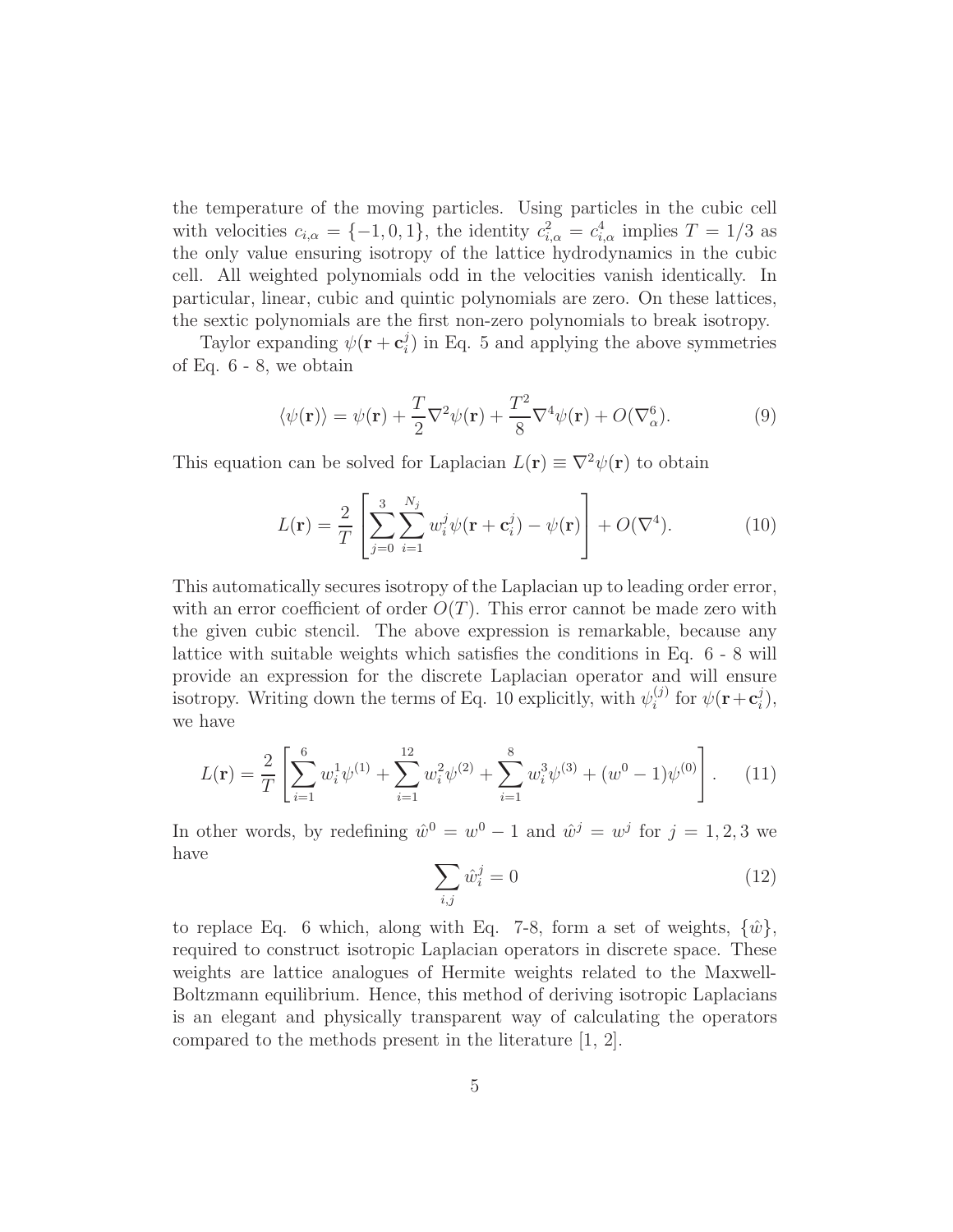| $e^{\prime}$ | for<br>2D | $w_i'$               | 22Q9 | D3Q15 | $\text{O}3\text{Q}19$ | D3Q27           |
|--------------|-----------|----------------------|------|-------|-----------------------|-----------------|
|              |           | $w_i^{\mathfrak{c}}$ |      |       |                       | 197             |
|              | 4         | $w_i^{\star}$        | ν    |       | 18                    | 19 <sup>6</sup> |
|              | 4         | $w_i^2$              | '36  |       | ′36                   | '54             |
|              | U         | $w_i^{\rm o}$        |      |       |                       | 216             |

Table 1: Energy shells and the corresponding weight factors for various  $DnQm$  lattice hydrodynamics models. Values of  $N_j$  for the two dimensional model D2Q9 are given in brackets.

This general expression, when applied to the D2Q9, D3Q15, D3Q19, D3Q27 models, whose weights are listed in table 1, gives the isotropic Laplacians we listed previously. The two-dimensional D2Q9 Laplacian was obtained earlier by a different argument in [1]. Interestingly, isotropic threedimensional Laplacians can be achieved with just 15 or 19 velocities, i.e in D3Q15 and D3Q19 using Eq. 10, and it is not necessary to use all 27 velocities. This result was obtained earlier [10, 11], with weights identical to D3Q15 and D3Q19, without realizing the connection with lattice hydrodynamics.

#### 3. Discussion

Having derived the Laplacians, we next proceed to compare their isotropy properties with other commonly used Laplacians, listed below.

$$
L(\mathbf{r})_{CD} = \sum_{i=1}^{6} \psi_i^{(1)} - 6\psi^{(0)}
$$
\n(13)

$$
L(\mathbf{r})_{PK} = \frac{1}{30} \left( 14 \sum_{i=1}^{6} \psi_i^{(1)} + 3 \sum_{i=1}^{12} \psi_i^{(2)} + \sum_{i=1}^{8} \psi_i^{(3)} - 128 \psi^{(0)} \right) \tag{14}
$$

$$
L(\mathbf{r})_{SO} = \frac{1}{22} \left( 6 \sum_{i=1}^{6} \psi_i^{(1)} + 3 \sum_{i=1}^{12} \psi_i^{(2)} + \sum_{i=1}^{8} \psi_i^{(3)} - 80 \psi^{(0)} \right)
$$
(15)

$$
L(\mathbf{r})_{KU} = \frac{1}{48} \left( 20 \sum_{i=1}^{6} \psi_i^{(1)} + 6 \sum_{i=1}^{12} \psi_i^{(2)} + \sum_{i=1}^{8} \psi_i^{(3)} - 200 \psi^{(0)} \right)
$$
(16)

$$
L(\mathbf{r})_{EW} = \frac{1}{9} \left( \sum_{i=1}^{6} \psi_i^{(1)} + \sum_{i=1}^{12} \psi_i^{(2)} + \sum_{i=1}^{8} \psi_i^{(3)} - 26\psi^{(0)} \right)
$$
(17)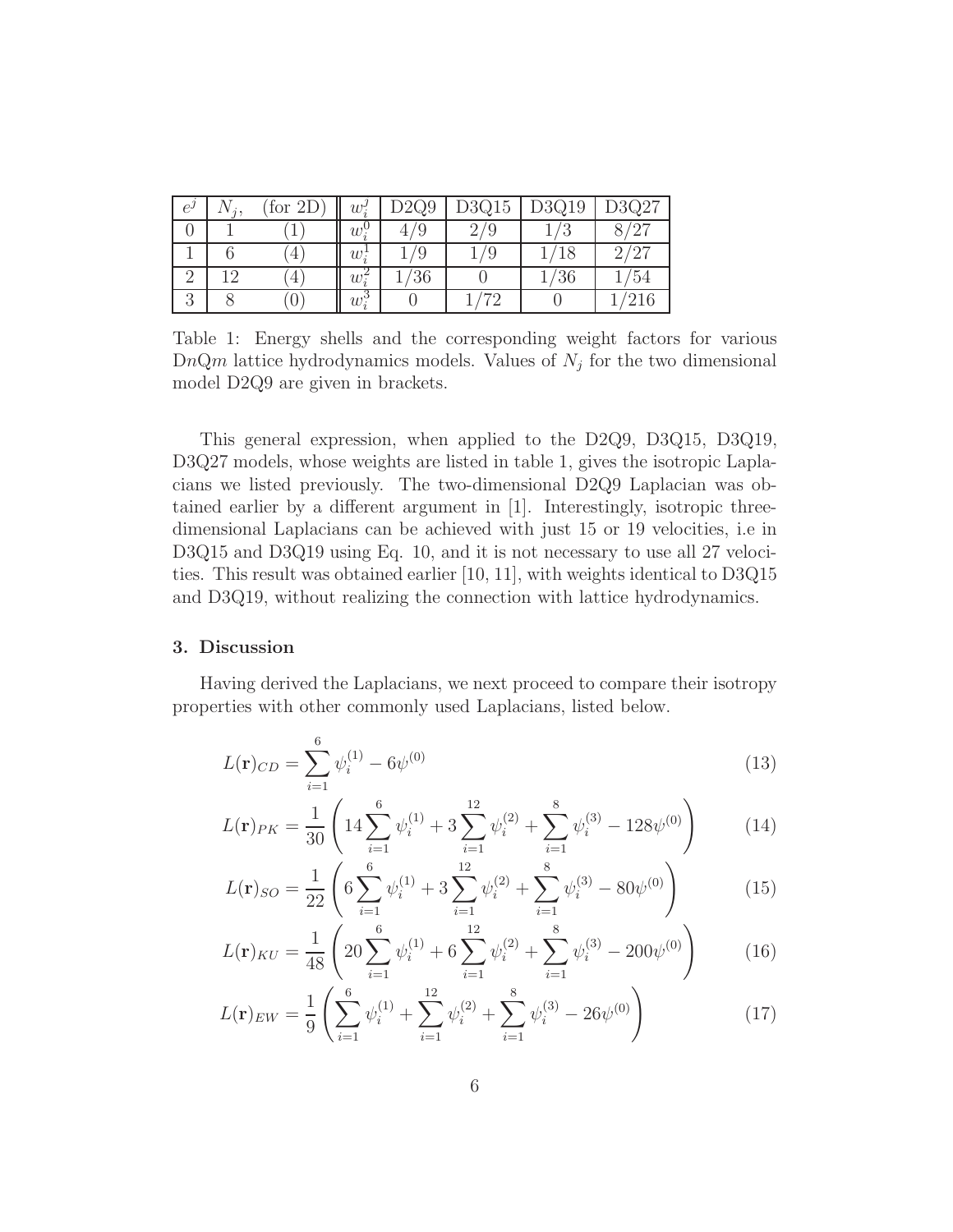The suffixes  $CD$ ,  $PK$ ,  $SO$ ,  $KU$ ,  $EW$  stand for central difference, Patra-Kartunnen, Shinozaki-Oono, Kumar and 'equally weighted' respectively. Eq. 13 is the standard central finite-difference expression. Eq. 14 has been systematically derived by imposing conditions of rotational invariance and isotropy of the operator [2, 12]. Eq. 15 is popular in the cell-dynamics and phase separation studies [13]. Eq. 16 has been introduced as part of isotropic finite differences which describes discrete derivative operations without directional bias [1]. Eq. 17 is a simple expression used in lattice Boltzmann simulations [14, 15] which gives equal weightage to all energy shells. In the small wave number limit, the discrete Fourier transform  $L(\mathbf{k}) = \sum_{\mathbf{r}} \exp(-i\mathbf{k} \cdot \mathbf{r}) L(\mathbf{r}) / \sum_{\mathbf{r}} \exp(-i\mathbf{k} \cdot \mathbf{r}) \psi(\mathbf{r})$  of the Laplacian operator corresponding to the above expressions (Eq.  $2 - 4$ , 13 - 17) may be written as

$$
L(\mathbf{k})_{D3Q15} = -k^2 + \frac{k^4}{12} + O(k_\alpha^6)
$$
\n(18)

$$
L(\mathbf{k})_{D3Q19} = -k^2 + \frac{k^4}{12} + O(k_\alpha^6)
$$
\n(19)

$$
L(\mathbf{k})_{D3Q27} = -k^2 + \frac{k^4}{12} + O(k_\alpha^6)
$$
\n(20)

$$
L(\mathbf{k})_{CD} = -k^2 + \left[\frac{k^4}{12} - \frac{k_x^2 k_y^2 + k_x^2 k_z^2 + k_y^2 k_z^2}{6}\right] + O(k_\alpha^6)
$$
 (21)

$$
L(\mathbf{k})_{PK} = -k^2 + \frac{k^4}{12} + O(k_\alpha^6)
$$
\n(22)

$$
L(\mathbf{k})_{SO} = -k^2 + \left[\frac{k^4}{12} + \frac{k_x^2 k_y^2 + k_x^2 k_z^2 + k_y^2 k_z^2}{33/2}\right] + O(k_\alpha^6)
$$
 (23)

$$
L(\mathbf{k})_{KU} = -k^2 + \frac{k^4}{12} + O(k_\alpha^6)
$$
\n(24)

$$
L(\mathbf{k})_{EW} = -k^2 + \left[\frac{k^4}{12} + \frac{k_x^2 k_y^2 + k_x^2 k_z^2 + k_y^2 k_z^2}{6}\right] + O(k_\alpha^6)
$$
 (25)

Isotropy at fourth order in k is observed for all  $DnQm$  lattice stencils. This is also true for  $PK$  and  $KU$  stencils. Other stencils show anisotropic discretisation errors. While one may expect Eq. 13 to be anisotropic, due to the simplicity in construction, Eq. 15 and 17 use all 27 points of the cubic cell, but are still not isotropic at leading order in error. None of these stencils provides isotropic error at sixth order.

In Fig. 2, we plot isocontours of the Laplacian in Fourier space along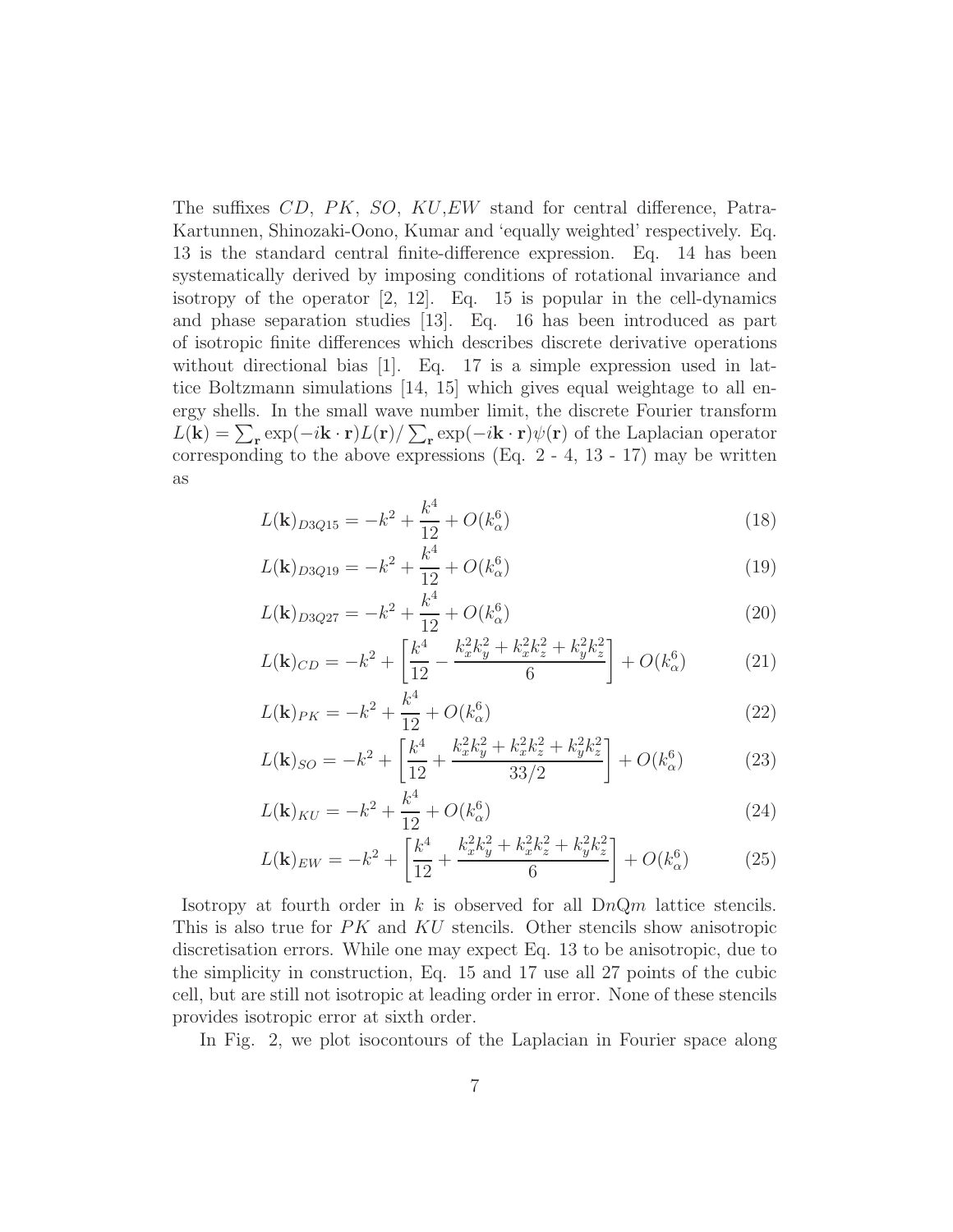

Figure 2: Isocontours of the Laplacian operators in Fourier space,  $L(\mathbf{k})$ , at two different planes at  $k_z = 0$  and  $k_z = \pi$ . Also shown is the isotropic plot of  $k^2$  at these two planes for comparison. The color-bar is kept same for comparison across the operators. The y-axis is shown only for the first plot among each set for clarity.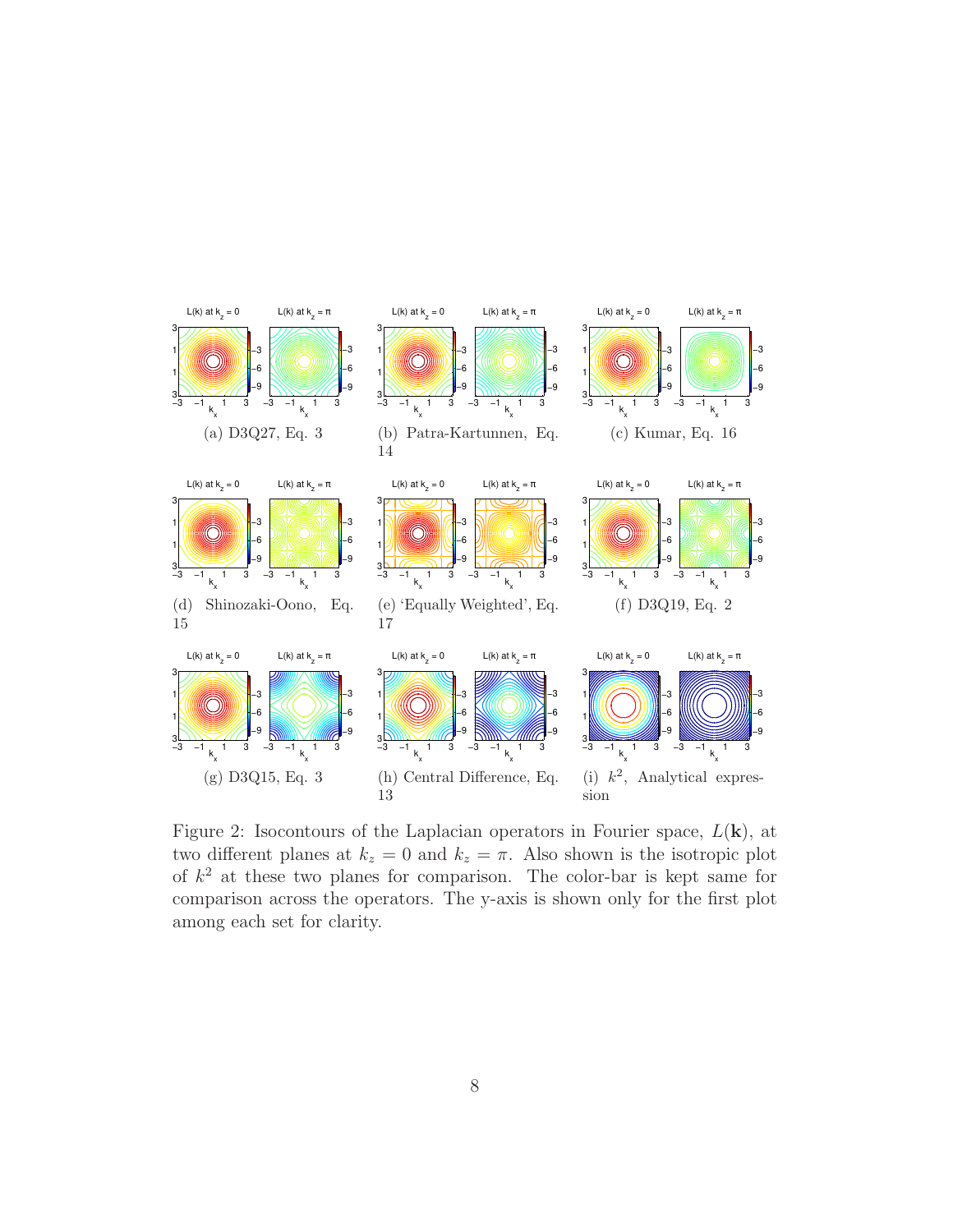

Figure 3: Isocontours of the error of Laplacian operators in Fourier space defined as  $E(\mathbf{k}) = |L(\mathbf{k}) - (-\mathbf{k}^2)|$  at two different planes at  $k_z = 0$  and  $k_z = \pi$  (same as in Fig. 2). The color-bar is kept same for comparison across the operators. The y-axis is shown only for the first among each set for clarity.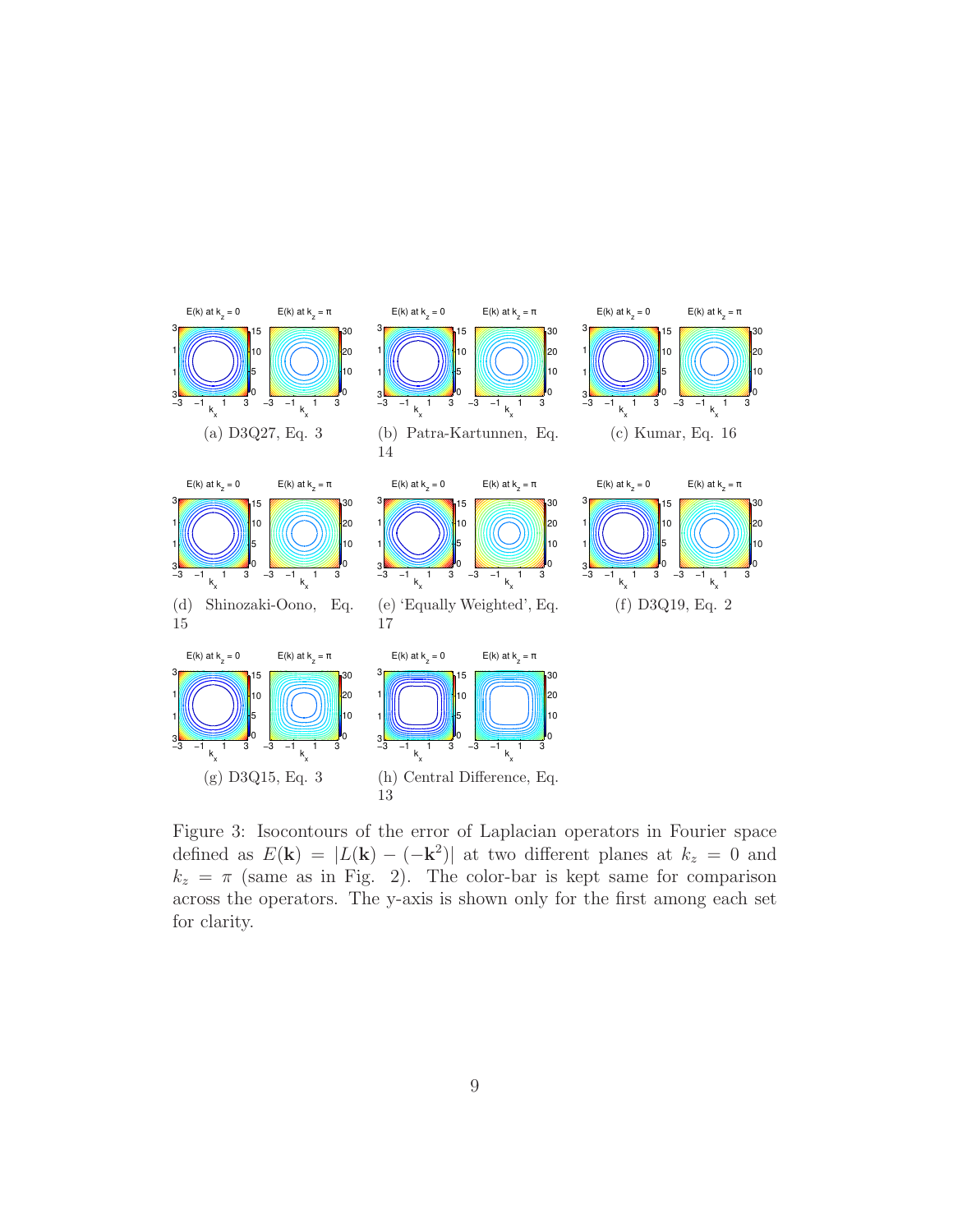the planes  $k_z = 0, \pi$ , to visually represent the degrees of anisotropy beyond quartic order. Both D3Q27 and Patra-Kartunnen Laplacians exhibit similar behavior and are the best of the set. The Laplacian introduced by Kumar also exhibits comparable behavior. Both Shinozaki-Oono and 'equally weighted' Laplacians are poor approximations at large wavenumbers and as seen from Eq. 15 - 17 they are not isotropic at quartic order. Both D3Q19 and D3Q15 are isotropic at quartic order with smaller stencils consisting of 19 and 15 points. The smallest of central difference stencil is the most anisotropic of the set, as seen in Fig. 2h. Laplacians which have identical isotropic errors at quartic order may still have different stability properties when employed in numerical algorithms. This is part of ongoing work, and will be reported elsewhere. Our method naturally generalizes to other derivatives. For instance, the gradient of  $\psi(\mathbf{r})$  can be obtained from a Taylor expansion of the lattice transform  $\sum_{ij} w_i^j$  $i\hspace{0.02in}\mathrm{c}_{i}^{j}\psi(\mathbf{r}+\mathbf{c}_{i}^{j}% \mathbf{r}_{i}^{j})\epsilon_{i}^{j}$  $i$ ). Following exactly the same steps used to derive the Laplacian, we see that discretisation error is isotropic. A systematic account of gradient, divergence and curl operators obtained by this method, as well as the case of genuine anisotropic physics [16], and higher order lattices [17, 18], will be reported elsewhere.

## 4. Summary

Summarizing, we have shown that lattices and weights commonly employed in lattice hydrodynamic simulations, provide a computationally efficient discrete representation of the Laplacian preserving isotropy up to leading order error. The weights are derived from the lattice analogue of the Maxwell-Boltzmann distribution and are related to Hermite series expansion of local Maxwell-Boltzmann distributions. The use of these Laplacians should prove beneficial for cell dynamics simulations, hybrid lattice Boltzmann simulations, and many other problems, where efficient isotropic discretizations of the Laplacian are required.

## Acknowledgement

One of the authors (SS) wishes to thank the Indian Academy of Sciences for financial support and kind hospitality.

## References

[1] A. Kumar, J. Comput. Phys. 201 (2004) 109–118.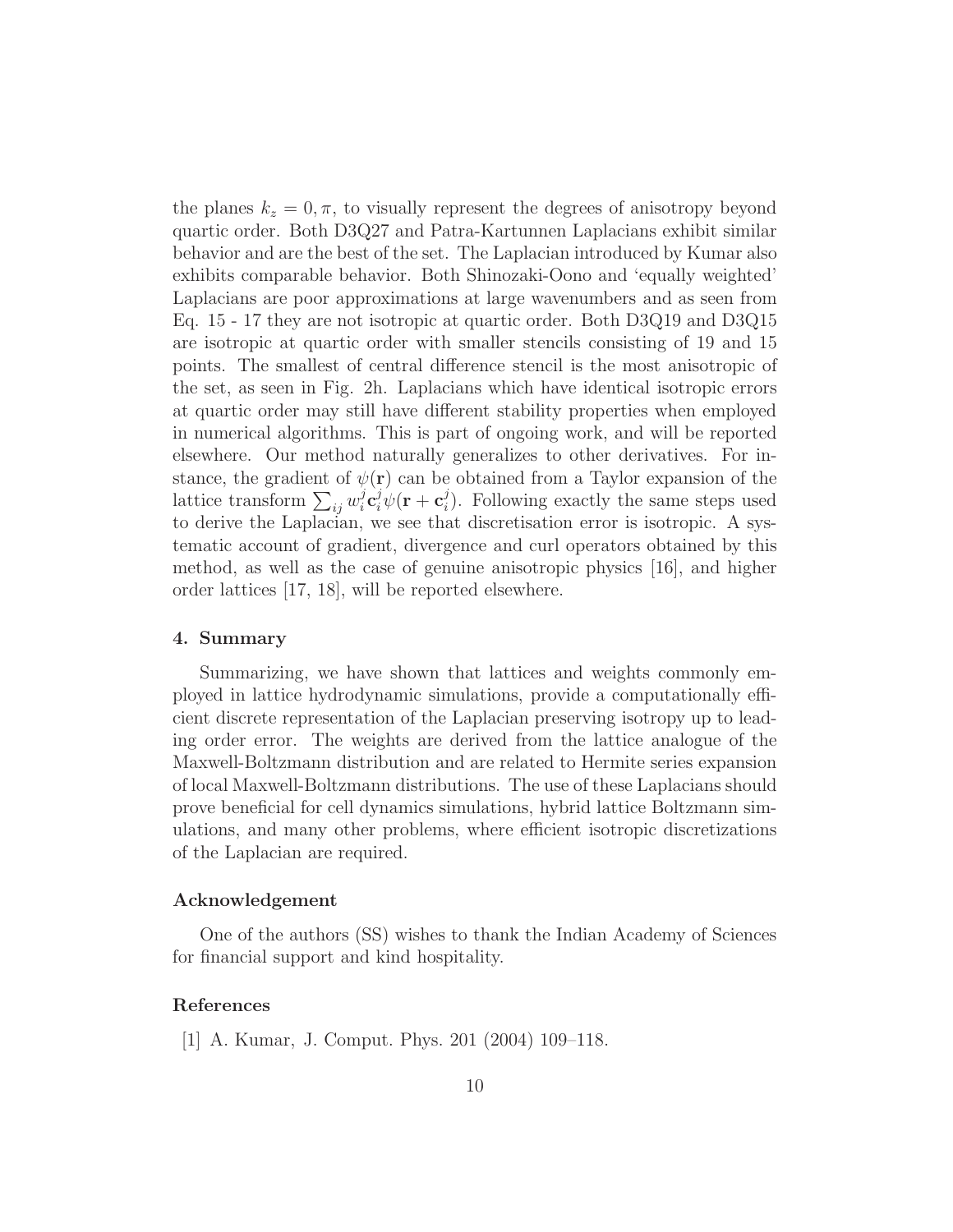- [2] M. Patra, M. Karttunen, Numer. Meth. Part. Diff. Eq. 22 (2005) 936– 953.
- [3] Y. H. Qian, D. D'Humires, P. Lallemand, Europhys. Lett 17 (1992) 479–484.
- [4] S. Succi, The Lattice Boltzmann Equation for Fluid Dynamics and Beyond, Oxford University Press, 2001.
- [5] J. C. Maxwell, V. illustrations of the dynamical theory of gases.part i. on the motions and collisions of perfectly elastic spheres, Philo. Mag. Series 4 19 (1860) 19–32.
- [6] L. Boltzmann, Wien. Ber. 66 (1871) 275–370.
- [7] S. Ansumali, I. V. Karlin, H. C. Ottinger, Europhys. Lett. 63 (2003) 798–804.
- [8] I. Karlin, P. Asinari, Physica A 8 (2010) 1530–1548.
- [9] H. Chen, I. Goldhirsch, S. A. Orzag, J. Sci. Comput. 34 (2008) 87–112.
- [10] M. M. Gupta, J. Kouatchou, Numer. Meth. Part. Diff. Eq. 14 (1998) 593–606.
- [11] U. Ananthakrishnaiah, R. P. Manohar, J. W. Stephenson, Numer. Meth. Part. Diff. Eq. 3 (1987) 229–240.
- [12] W. F. Spotz, G. F. Carey, Numer. Meth. Part. Diff. Eq. 12 (1996) 235–243.
- [13] A. Shinozaki, Y. Oono, Phys. Rev. E. 48 (1993) 2622–2654.
- [14] V. M. Kendon, M. E. Cates, I. Pagonabarraga, J. C. Desplat, P. Bladon, J. Fluid. Mech. 440 (2001) 147–203.
- [15] J. C. Desplat, I. Pagonabarraga, P. Bladon, Comput. Phys. Commun. 134 (2001) 273–290.
- [16] I. Rasin, W. Miller, S.Succi, J. Comp. Phys. 206 (2005) 453–462.
- [17] M. Sbragaglia, R. Benzi, L. Biferale, S. Succi, K. Sugiyama, F. Toschi, Phys. Rev. E 75 (2007) 026702.